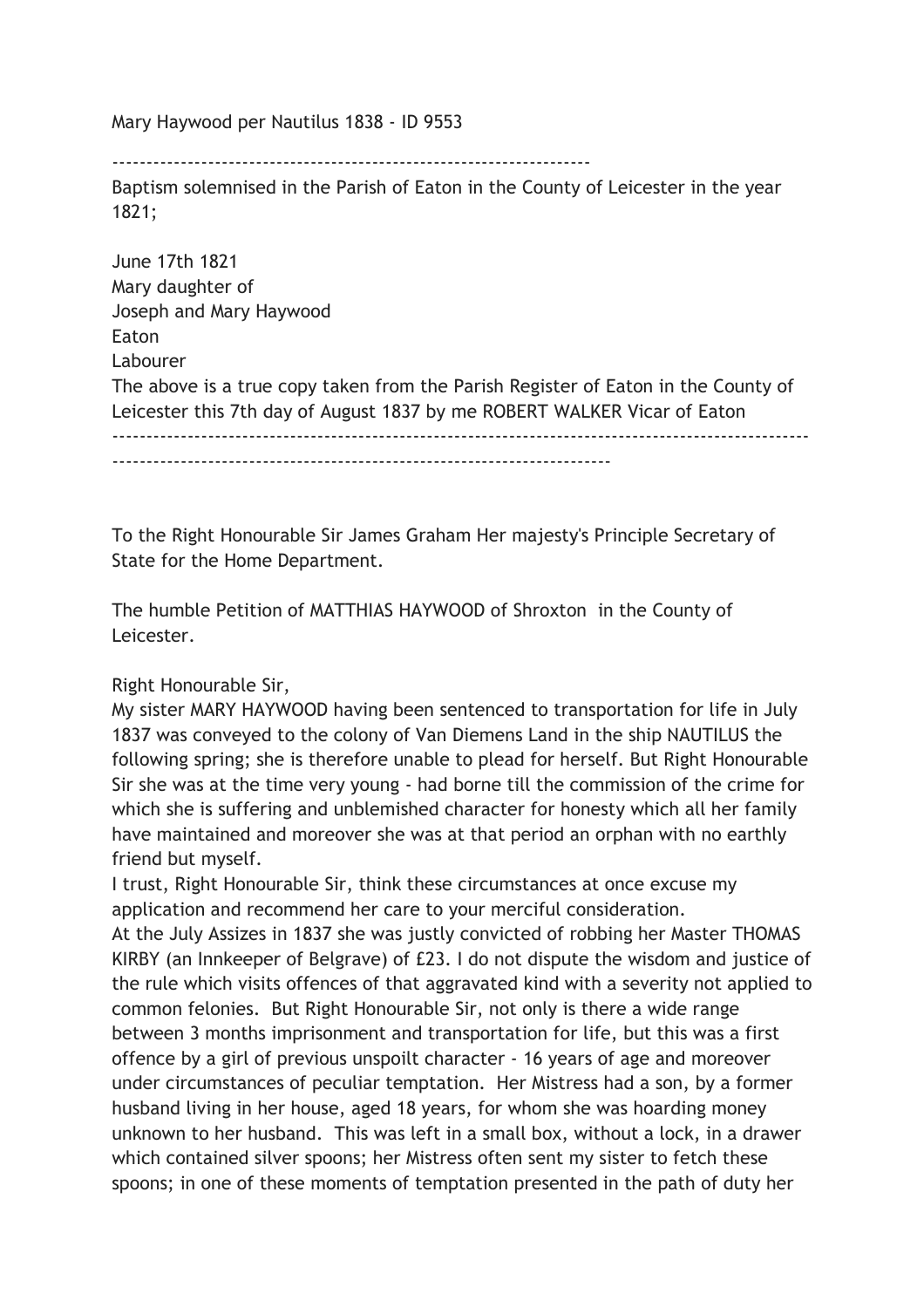principles unfortunately gave way and she possessed herself of the hoard. A small part of it she spent and all the rest she restored to her Master except £10 of which she protested she had not taken.

She pleaded GUITY to the indictment and the Law left no room for the Judge, the late Sir James Parke to exercise mercy- perhaps if the plea of GUILTY had not stopped the investigation of the particulars of the case, His Lordship might have suggested the [ ] of an application to the fountain of mercy, but nothing became known to the Judge except the agg[ ]tions circumstance on the face of the charge .

Taking then, Right Honourable Sir, into consideration the youth - the former exemplary character and the expressed contrition of my poor sister together with the punishment which she has already undergone, I would earnestly implore that you would be please to lay these facts before Her Majesty that she may be pleased to reduce her punishment. Should this Right Honourable Sir, be hopefully obtained by your merciful intercession I feel confident that my Sister could on her return to her nature land become a comfort to her sorrowful friends as well as a grateful and not disreputable subject to her Sovereign.

I trust Right Honourable Sir you will pardon this intrusion of your afflicted servant. Matthias Haywood

I believe the foregoing statement to be correct, I Know the Petitioner to be a man of remarkably good character much respected by me and all his neighbours and I certify that I have seen the Register of the birth of his sister and that she was born 17 June 1821 and consequently she was 16 years of age at the time of committing the offence.

signed Charles Meesham Minister of Sproxton ------------------------------------------------------------------------------------------------------ ----------------------------------------------------------------------

Belvior Castle 27th December 1841

Sir,

I have the honour to transmit a Petition recommended by the officiating Minister of Sproxton a village in the neighbourhood, praying the remission of the punishment of transportation for LIFE to [ ] MARY HAYWOOD a girl only 16 years old was sentenced in the year 1837  $[$   $]$ Sir James Graham ------------------------------------------------------------------------------------------------------  $-$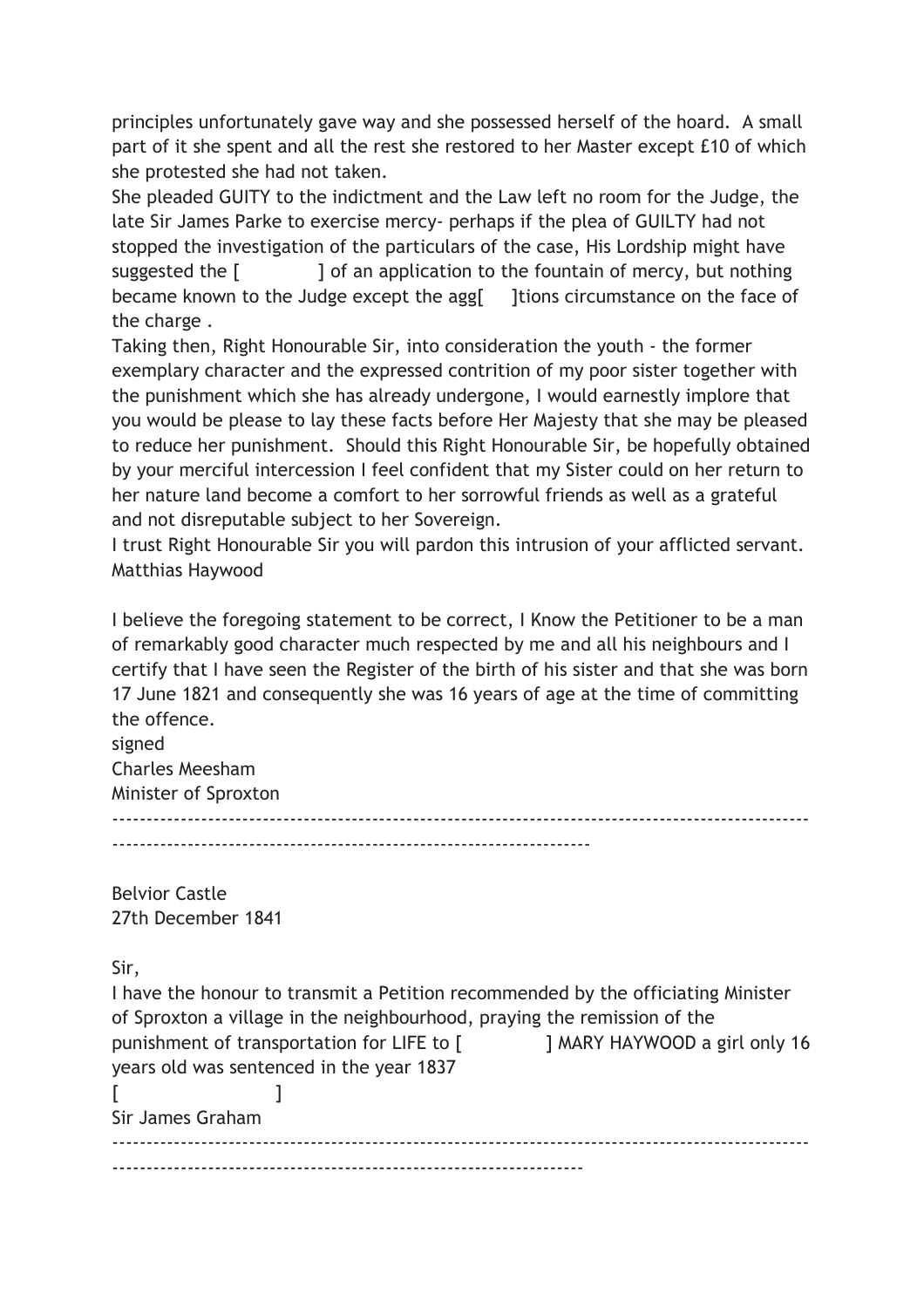At the Summer Assizes holden at Leicester

[  $\blacksquare$  ] the particular circumstances of the case [for] consider it worthyto be submitted to Her Majesty's [  $\qquad$  ] [ ] this neighbourhood [ ] [look] for the most [ ] for the extension of the Royal Clemency. I have the honour to be Sir Your very obedient humble servant **Charles** [Somerset Mansions] ------------------------------------------------------------------------------------------------------ ---------------------------------------------------------------------

I believe this statement to be correct. The convict behaved will until she committed the crime and I most earnestly pray for a mitigation of her sentence. Thomas Kirby

I believe the statement to be true. I know the Petitioner to be a man of remarkably good character much respected by his neighbours . I have examined the Register of Births of his sister who was born 17th June 1821 Charles Needham Curate of Sproxton

MARY HAYWOOD conduct in gaol and during her journey to the hulks was remarkably proper and when left she was in a very contrite humbled and affected spirit very [ ] that of the great majority of the females placed with her. C Meeson Governor of the gaol for the county of Leicester 16th May ------------------------------------------------------------------------------------------------------ ---------------------------------------------------------------------

Sailed in the NAUTILUS for Van Diemens Land. See entry of letter in Convicts Book to Mr Justice Parke.

------------------------------------------------------------------------------------------------------ ----------------------------------------------------------------------

(…… There are two letters that are unreadable ) ------------------------------------------------------------------------------------------------------  $-$ 

Elwick Hall Stockton upon Tees